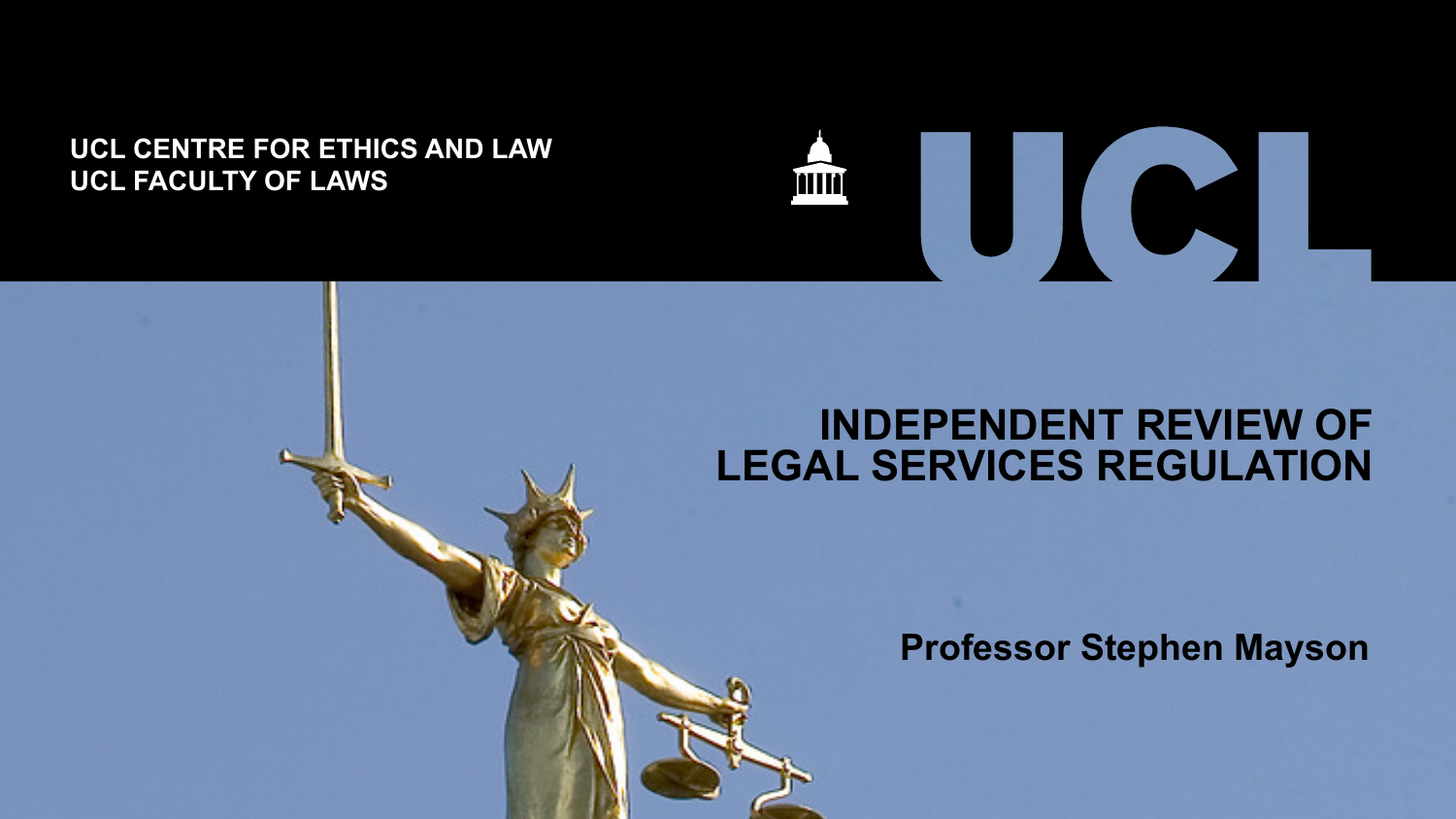#### **Welcome**

- Second public meeting of the Review
- Working papers and interim report now published
- The purpose is to:
	- summarise the story so far and next steps
	- summarise the interim report and issues raised
	- hear your views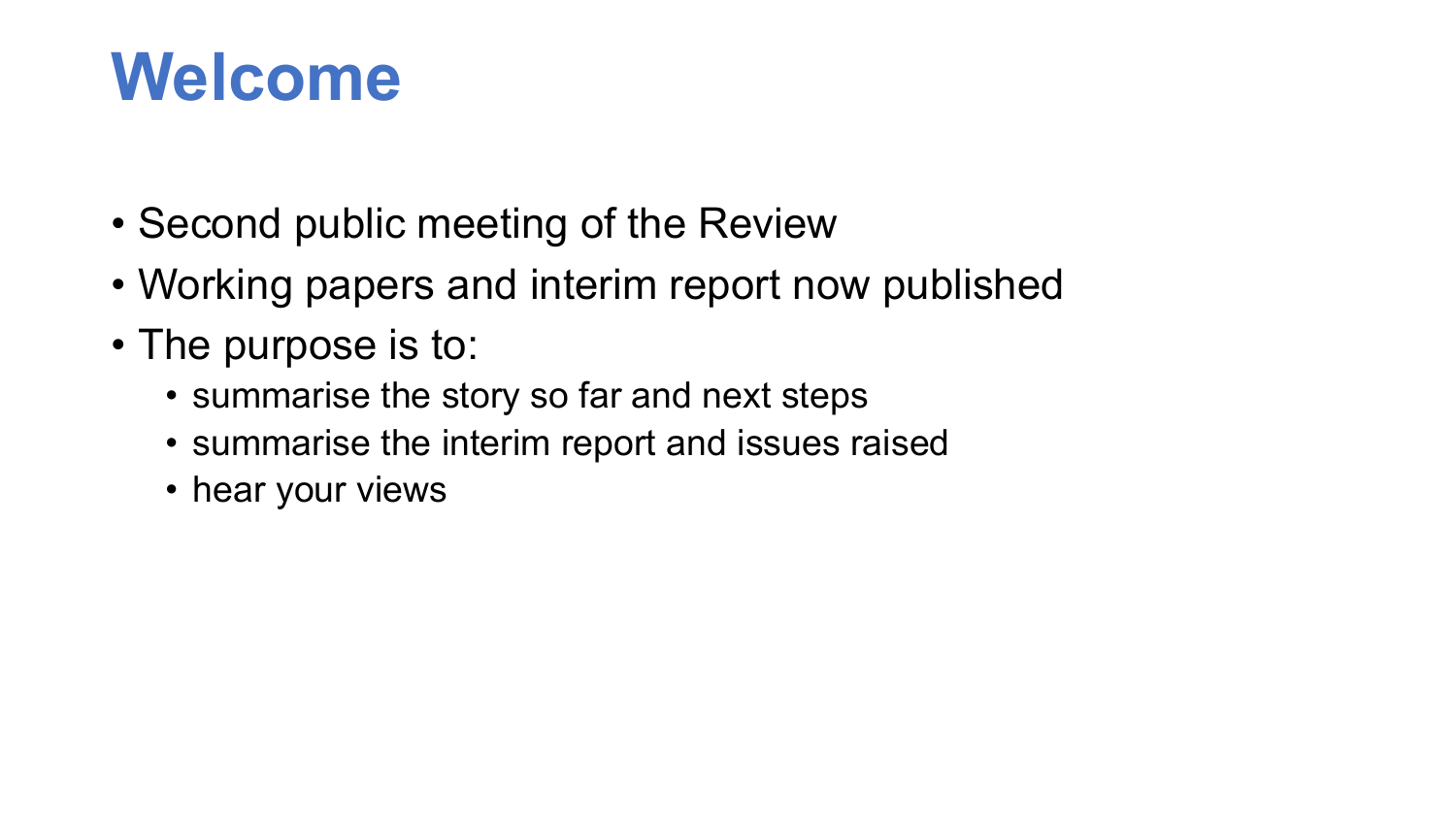### **The mission**

- No timing for reform in mind
- Simply assuming that the time will come …
- ... and what then might be a better approach?
- No axe to grind
- A genuinely open mind
- Not a quest to 'prove' a pre-conceived outcome
- Therefore, still listening, exploring and testing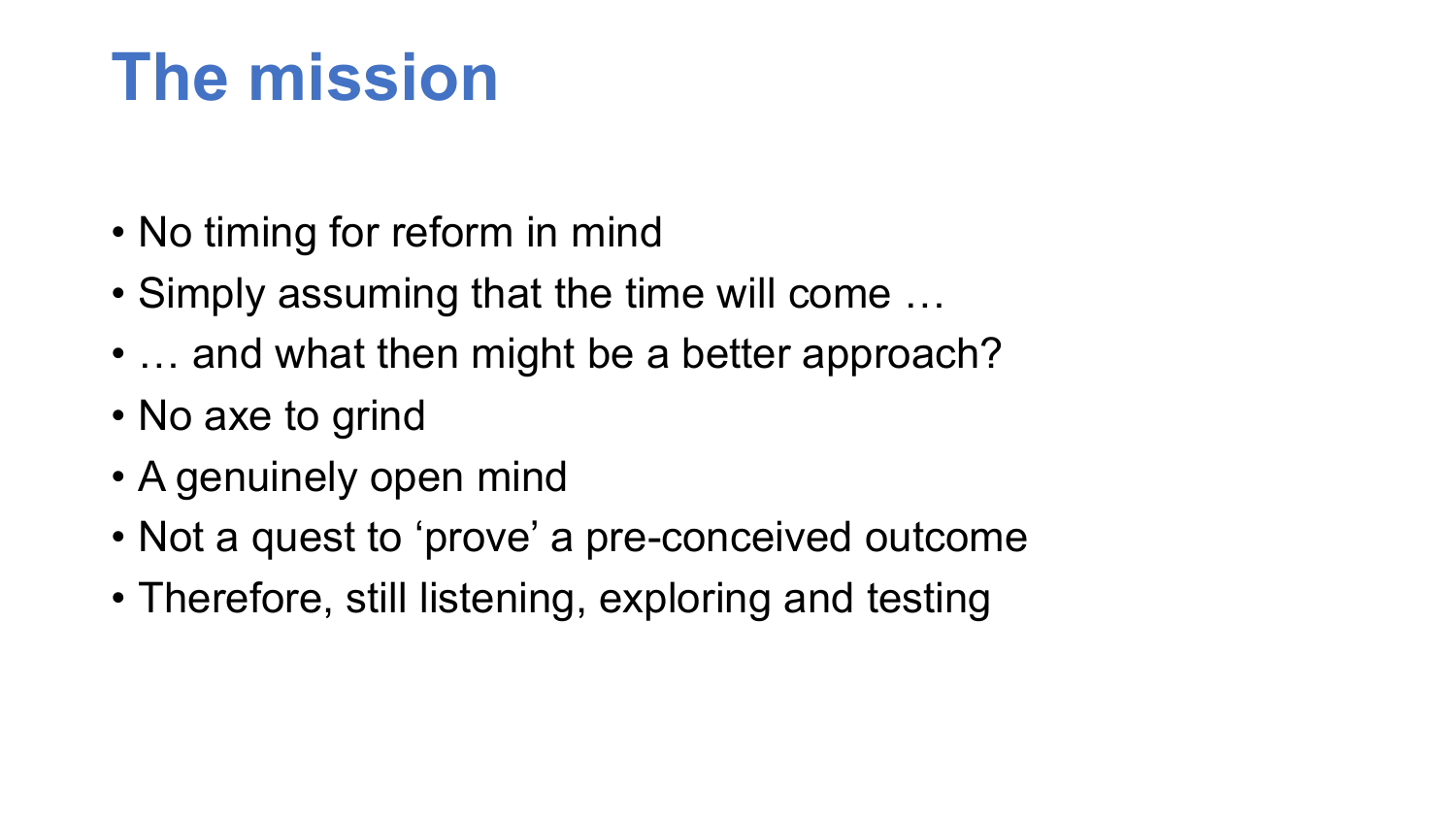## **The story so far**

- July 2018: Terms of reference published
- Phase 1 October 2018-February 2019:
	- Advisory Panel formed
	- First three Working Papers published: assessment; rationale; scope
	- Meetings with interested parties (80+) and submissions received
- Phase 2 March-June 2019:
	- Updates to first three Working Papers
	- Final two Working Papers published: focus and form; structure
	- First public event at UCL: 12 March
	- More meetings (another 120+); further submissions received
	- Further work carried out: comparative approaches (sectors; jurisdictions); in-house lawyers, not-for-profit/pro bono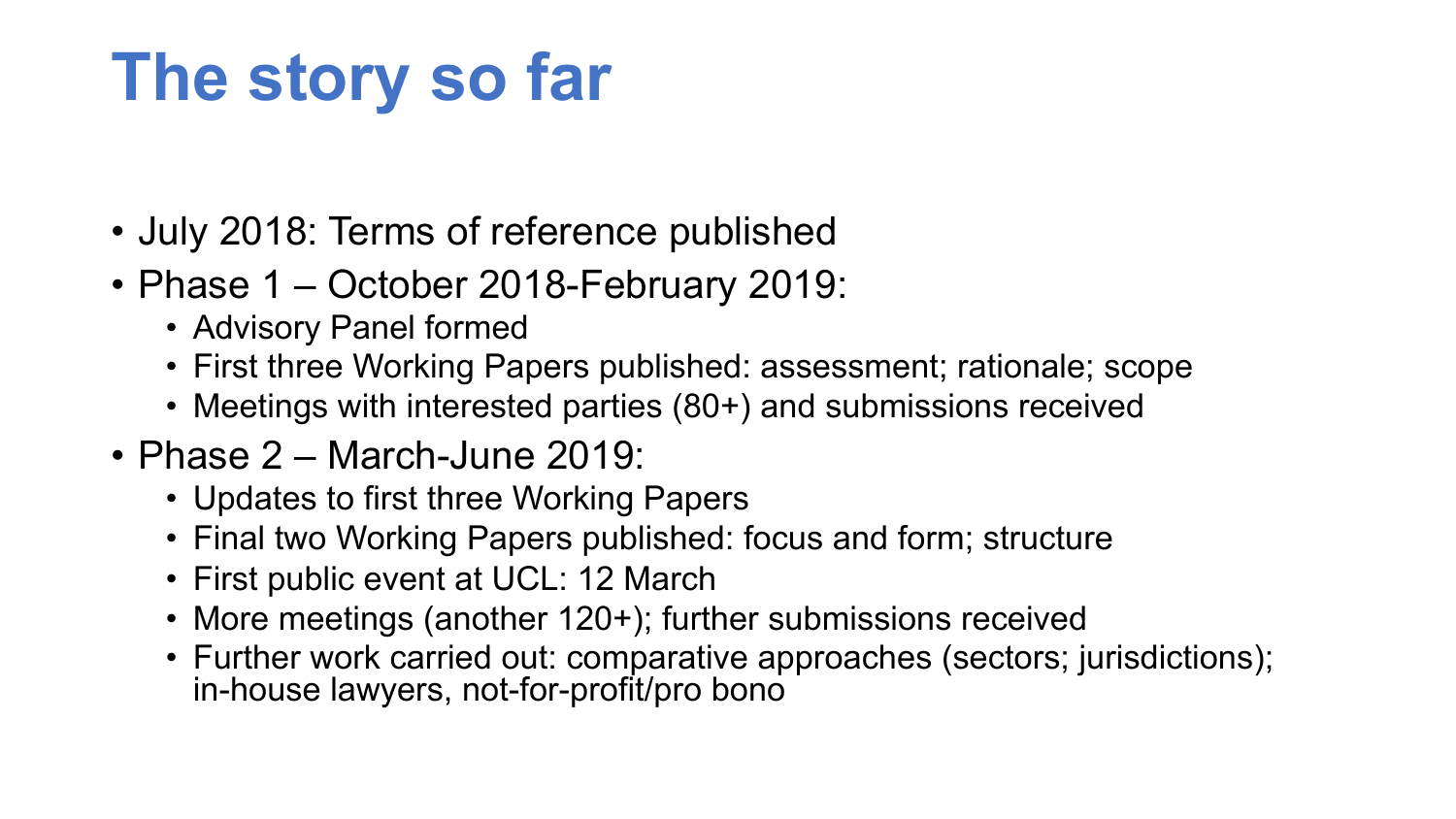#### **Where next?**

- Phase 3 September-December 2019:
	- Interim report: findings, propositions and consultation
	- Feedback and debate
	- Second public event at UCL: 9 October
	- Final versions of Working Papers
- February 2020:
	- Final report: conclusions and recommendations to MoJ
	- Final report published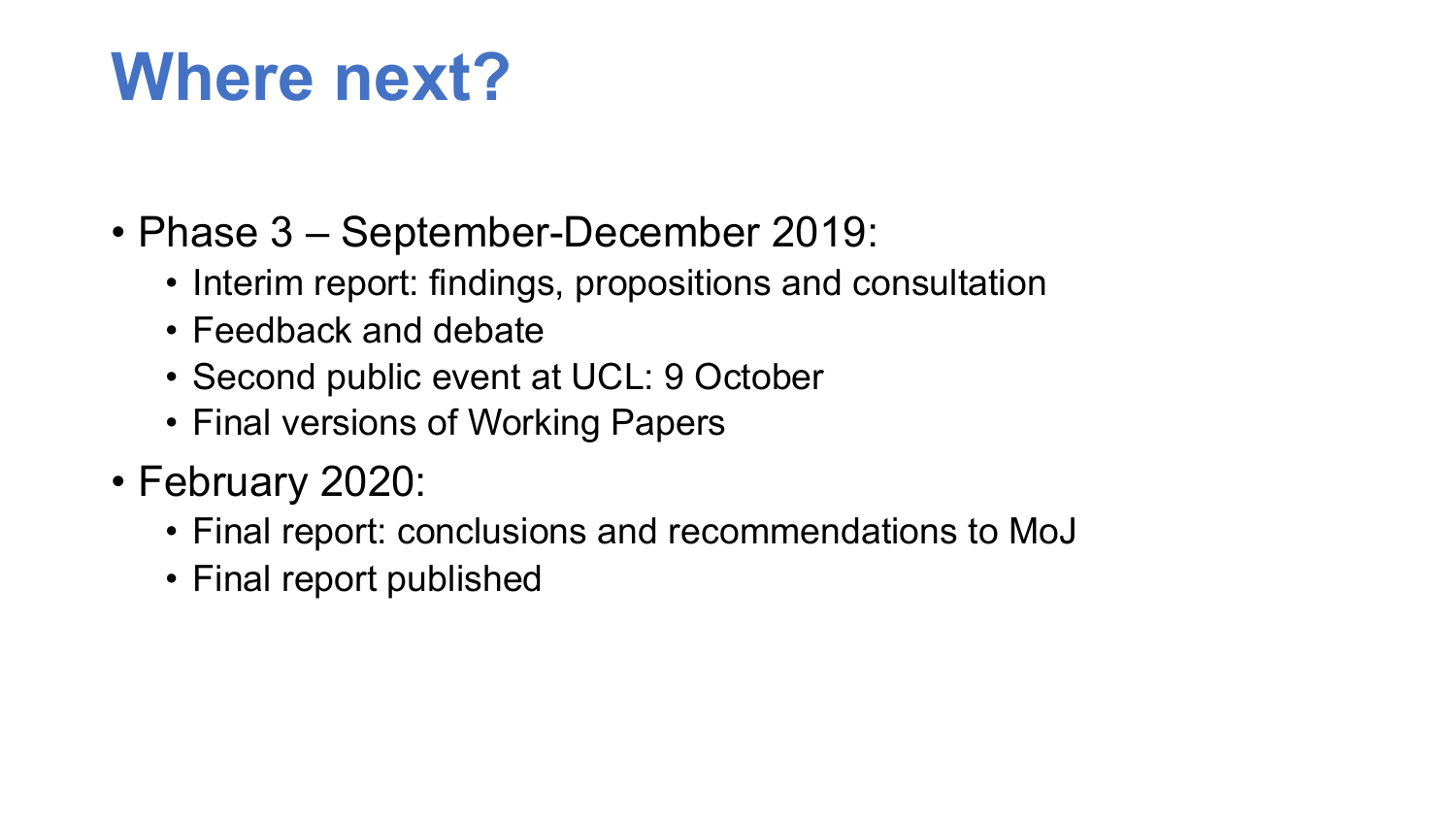#### **Findings and conclusion**

"The current regulatory structure provides an incomplete and limited framework for legal services regulation that will struggle in the near-term and beyond to meet the demands and expectations placed on it."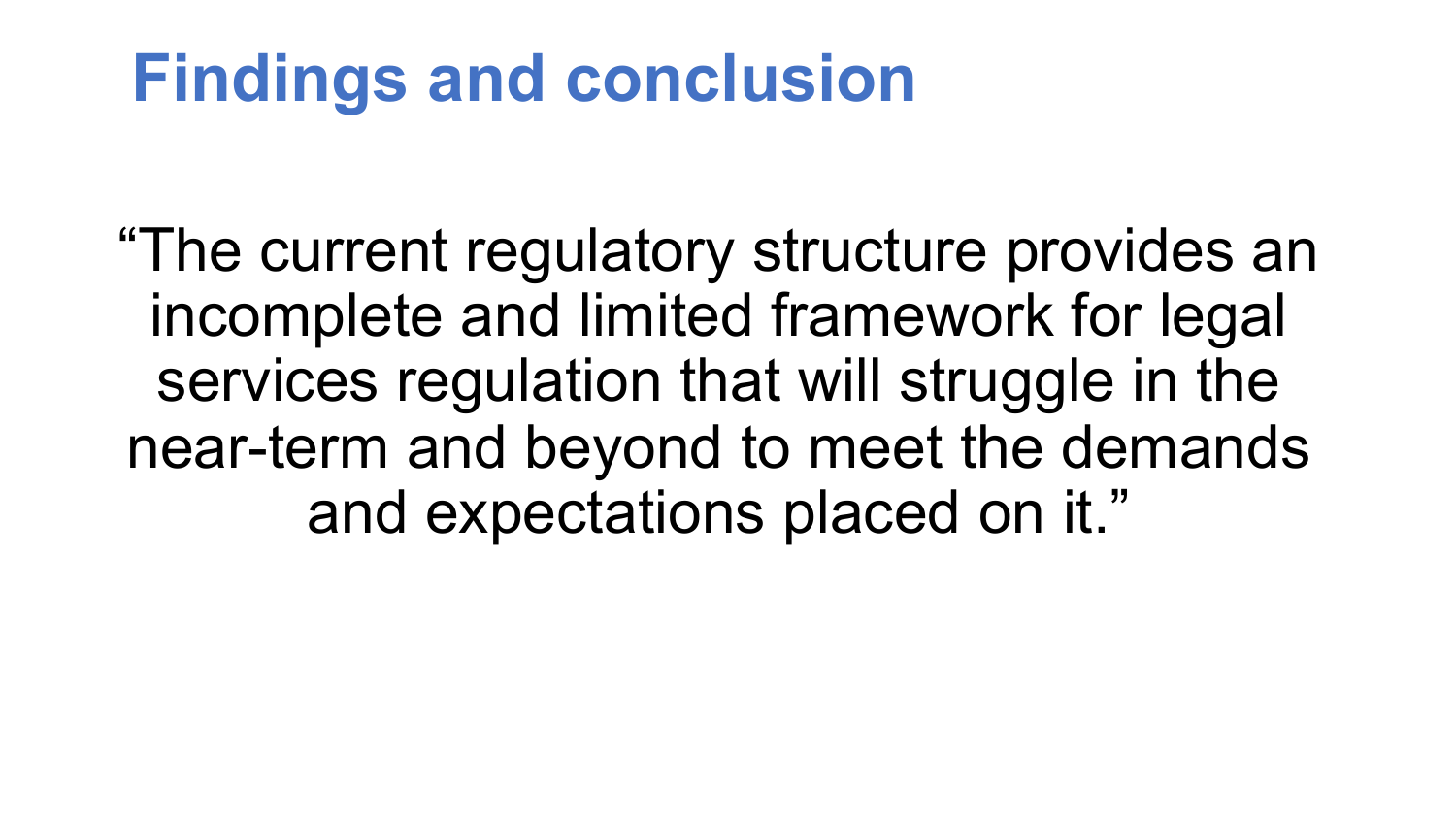#### **From this …**



*Figure 3.3: Representation of current regulatory framework*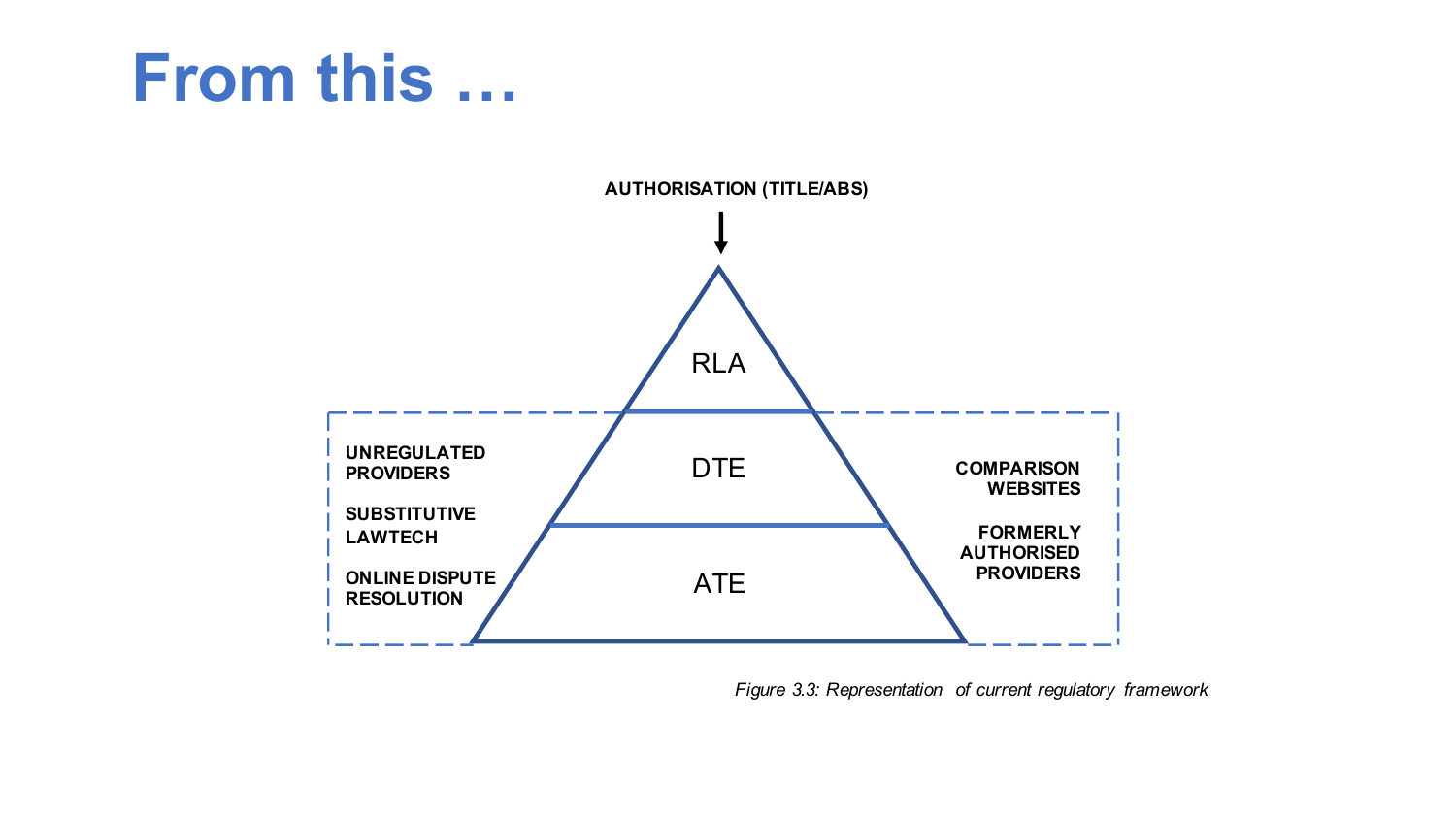#### **… to this?**



*Figure 4.11: Representation of an alternative regulatory framework*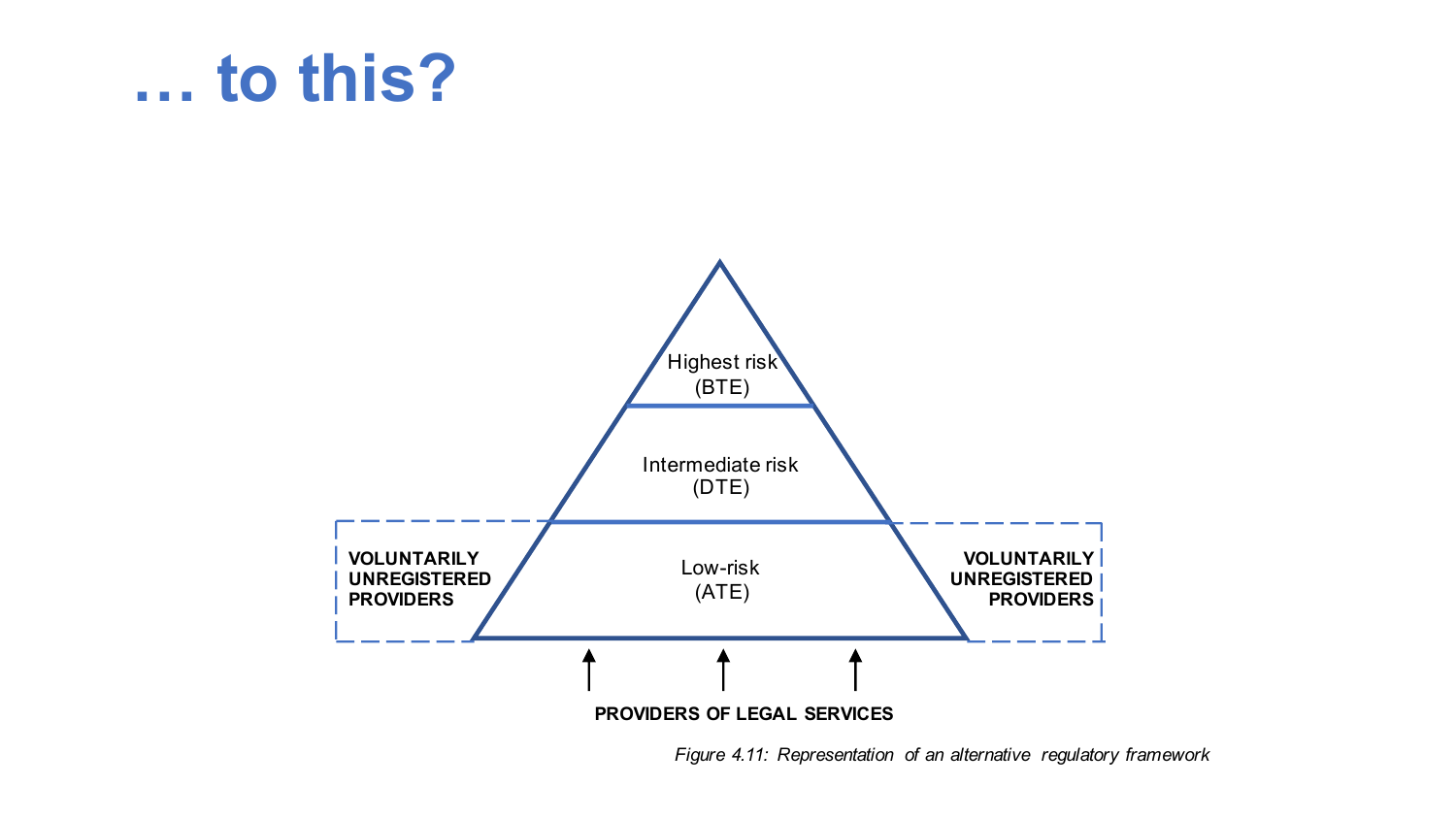### **The propositions**

*Proposition 1:* Promoting and protecting *the public interest* should be the primary objective for the regulation of legal services.

*Proposition 2:* Consumer expectations and regulatory reality should be *aligned* by at least allowing access to the Legal Ombudsman for all consumers of legal services offered to the public.

**Proposition 3:** All legal services should be capable of falling within the regulatory framework, irrespective of who provides them.

**Proposition 4:** There should be an *alternative or additional* form of entry into regulation for those who do not hold a legal professional title.

**Proposition 5:** A future regulatory framework should allow the *differential application* of before-, during- and after-the-event regulation to reflect the importance or risk of any particular activity or circumstance.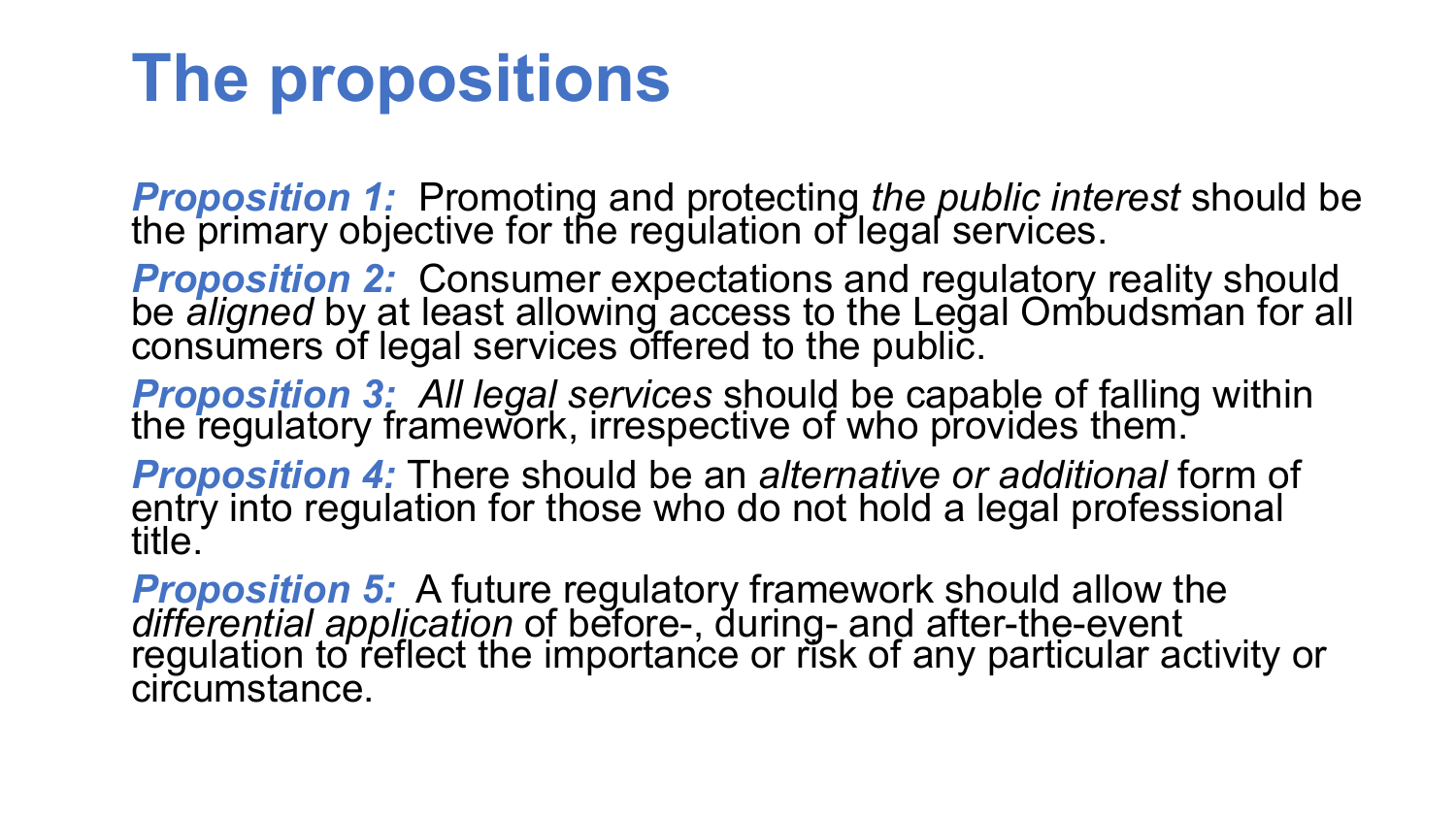### **The propositions**

**Proposition 6:** Professional title should no longer be the only route to personal authorisation, even in respect of those important or highest-<br>risk activities for which before-the-event authorisation would continue to be required.

**Proposition 7:** The appropriate regulator should determine what<br>qualification or assurance of (continuing) *competence, experience and*<br>*integrity* would need to be demonstrated by any provider for particular<br>legal servic *requirements* that would be applied on a during-the-event or after-the-<br>event basis to the relevant providers.

**Proposition 8:** The application of regulatory requirements could be<br>supported by the existence of a *public register* of who is regulated and<br>for what. Accordingly, *voluntary registration* and after-the-event regulation should be available to all providers of low-risk legal<br>services; and before-the-event and during-the-event regulation and<br>*mandatory registration* should apply to providers of higher-risk legal<br>services.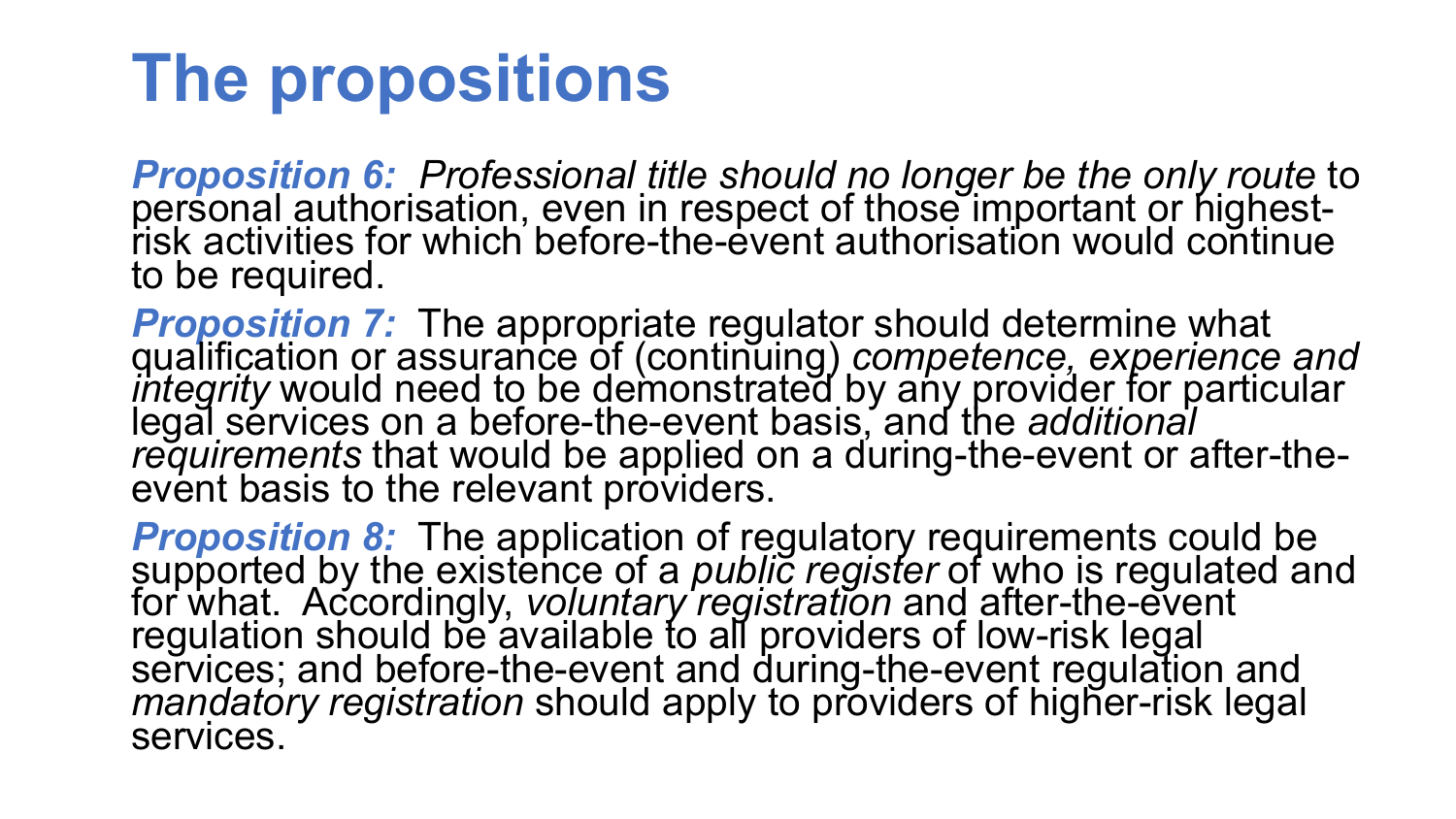### **The propositions**

*Proposition 9:* The current list of *reserved activities should be reviewed*. This process should identify clearly the public interest basis of the need for before-the-event authorisation. This need should be established by reference to *public good or consumer protection* and should be explicitly articulated, to confirm that the current reservation can continue to be justified. Other activities should also be reviewed against these same criteria to see whether prior authorisation should in the future be extended to them.

*Proposition 10:* The future primary focus of regulation should be the *'provider'* of legal services, whether an individual, entity, title-holder, or technology.

**Proposition 11:** For the purposes of a future single register of providers of legal services, the registration should be in the name of the entity, partnership or individual subject to regulatory requirements or with which a client has terms of engagement; but before-the-event authorisation should only be granted to individuals.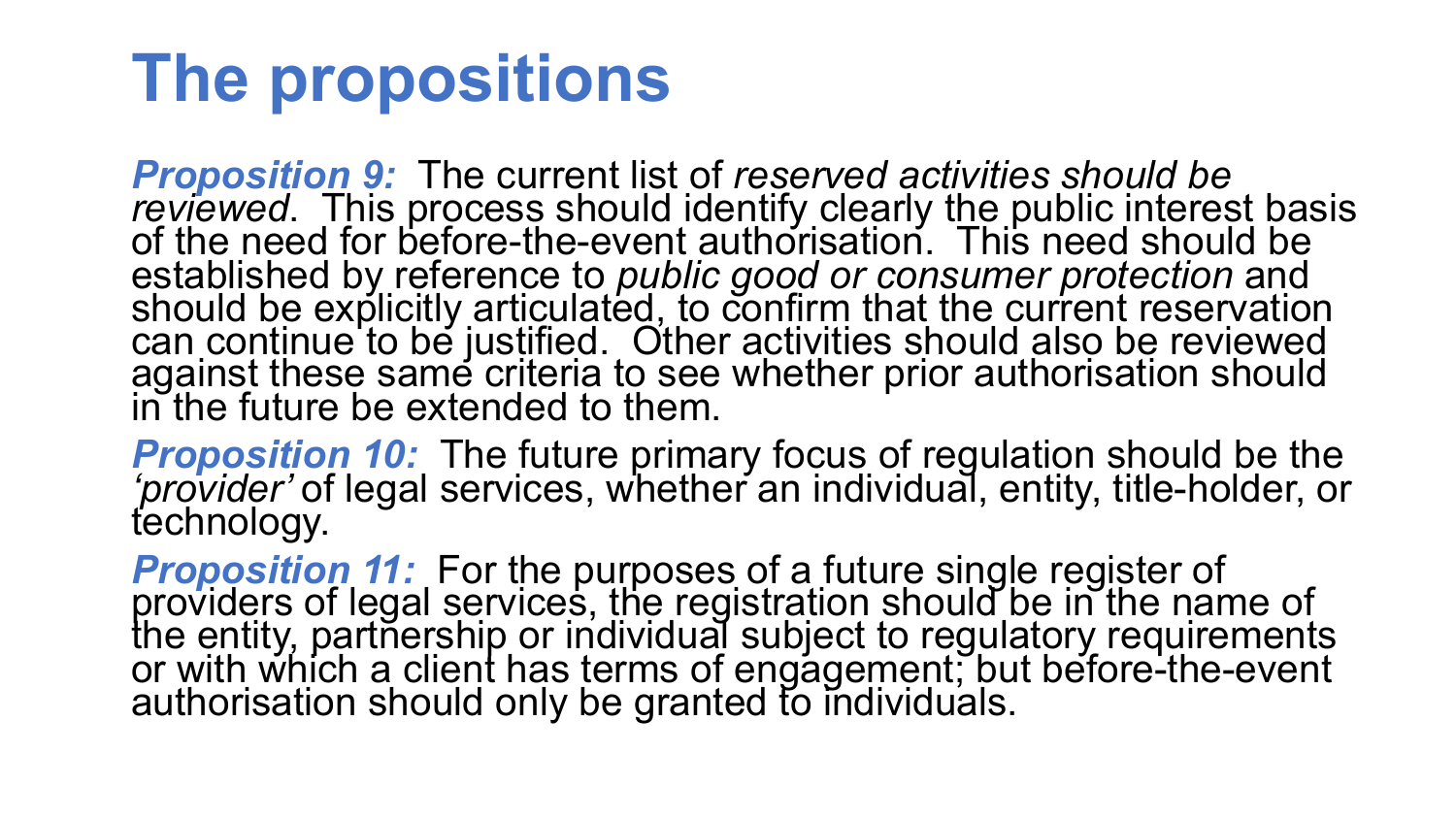## **The consequential issues**

- The future role of professional titles
- Regulatory independence
	- Option 1 regulator responsibility for title (single regulator)
	- Option 1A regulatory bodies legally separate, reporting to overarching regulator
	- Option 2 professional body responsibility for title
	- Option 3 co-regulation of title by single regulator and professional bodies
- Regulatory overlap (e.g. chartered accountants)
- Co-existing regulation: claims management, insolvency, immigration, money-laundering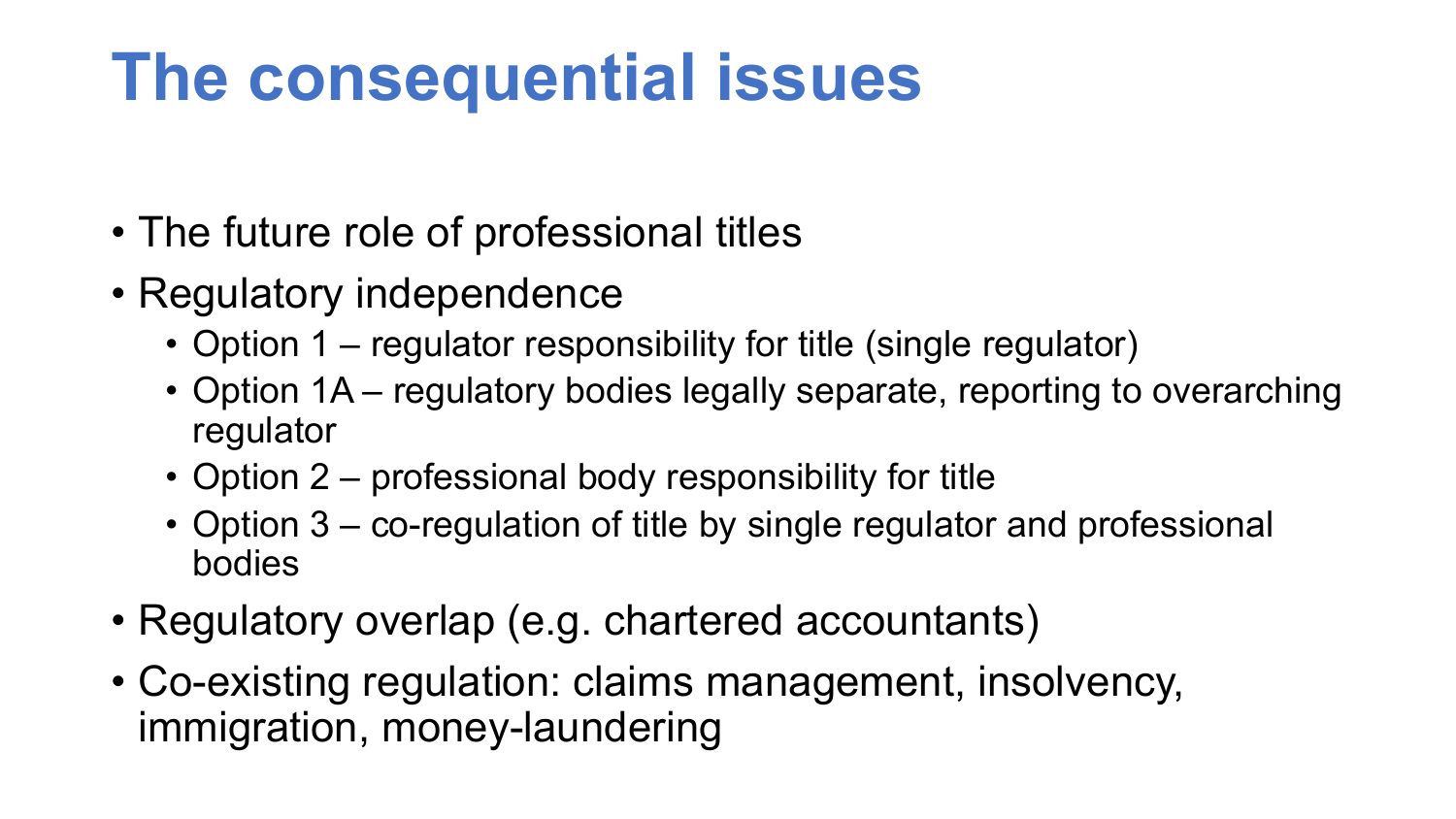# **The consequential issues (***continued***)**

- The challenge of LawTech
- Regulation of law centres, law clinics and pro bono provision
- Regulation of in-house lawyers
- Who should make the decisions about regulatory scope or conditions?
	- Parliament
	- Government
	- Regulator(s)
- An expanded role for the Legal Ombudsman?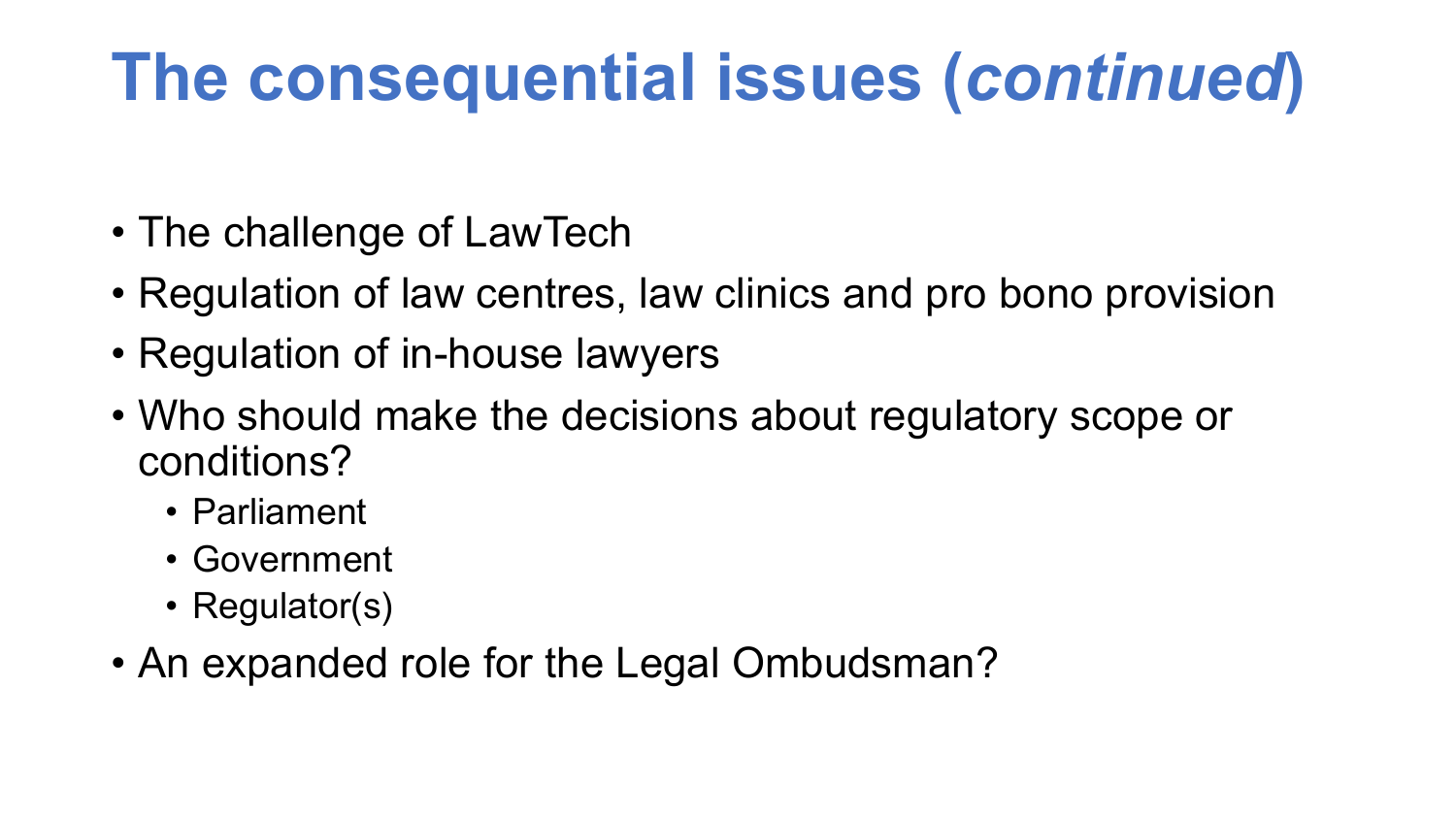# **Questions, comments and discussion**

**Closing date for consultation responses: 29 November 2019**